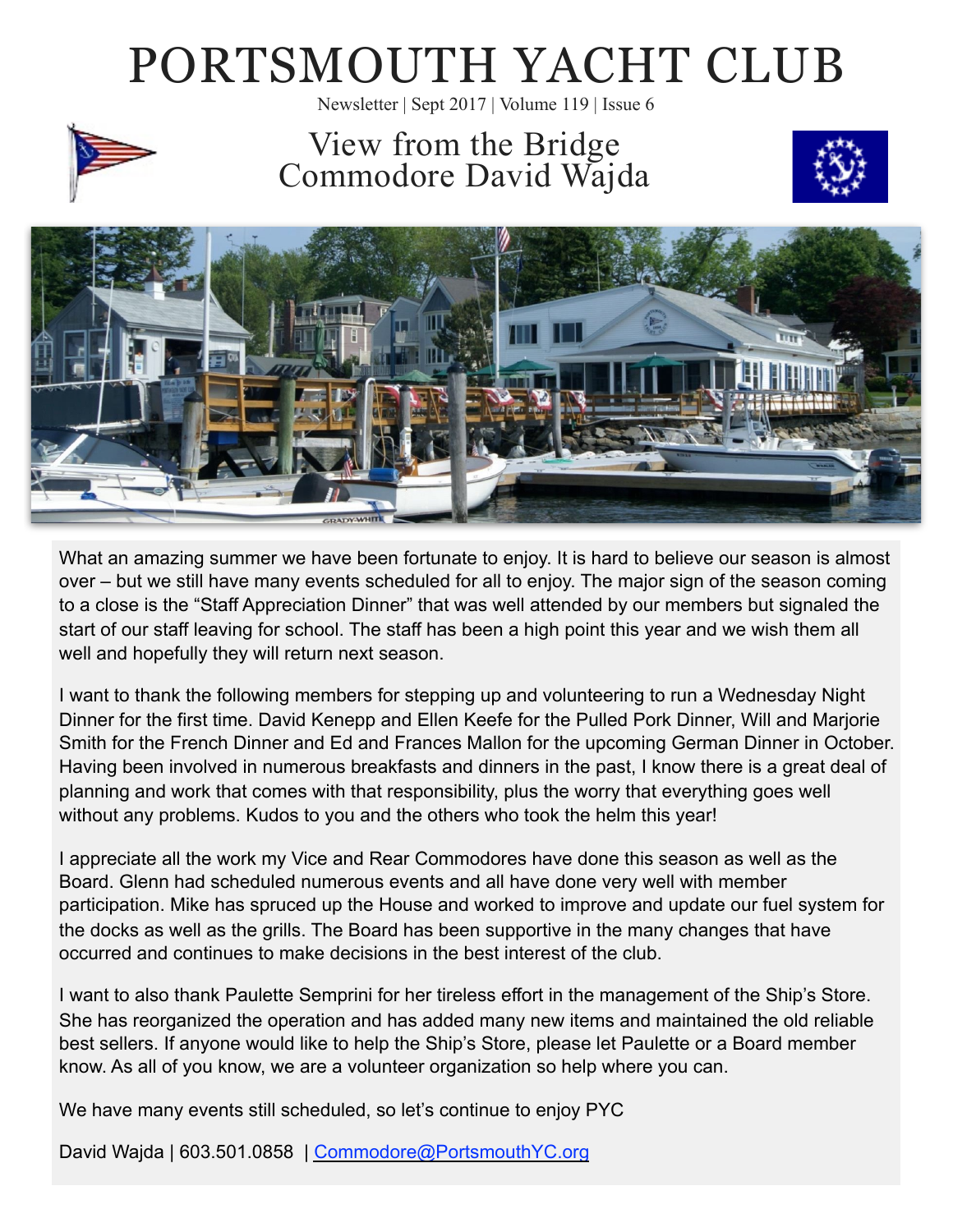#### Pag e 2 PYC NEWSLETTER September 2017 Club Phone 603-436-9877 [PortsmouthYC.org](http://PortsmouthYC.org)



#### **MEMBERSHIP COMMITTEE NEWS**

The Membership Committee has met and approved the following applicants to the Wait List:

> *Linda Monica and Richard Horan Holly Lowe and Mark Adamy*

The complete Wait List, as well as instructions as to how to sponsor a member, can be found on our website at ["Member Area: Member Changes and How to Sponsor a](http://portsmouthyc.org/WP/?page_id=3185)  [New Member](http://portsmouthyc.org/WP/?page_id=3185)".

#### **PISCATAQUA RIVER CLOSURE**

**The Piscataqua River will be closed to all boat traffic in the area of the Sarah Long Bridge during the following dates:** 

**Wed. Sept 20 thru Fri. Sept 29**

### **SAVE THE DATE CHRISTMAS GALA DEC 9, 2017**

As we get nearer to the end of Summer, your Christmas Gala Team is hard at work gathering ideas to AGAIN make this event the most successful ever.

The new beautiful poster is on display for all to see in the dining area and we again want to reach out to Portsmouth Yacht Club members and those on the Wait List to get involved in our raffle baskets by contributing a service you have...a piece of jewelry, a getaway at your winter condo, give some tennis lessons, or a talented artist with a painting. We need you!

We know we have a lot of talented and successful people among us, so don't be shy. Reach out to team members, Darleen Chadwick, Pat DuBois, Nancy Grimes, Lois Laurence, and Susan Heckaman, and become involved!

In October, we will announce a spectacular offer to be auctioned off. Watch for it!

#### **DATES TO REMEMBER**

**YOUR HOSTS FOR SEPTEMBER ARE:**  *Debby & Greg Gebow, Judi O'Brien, Karen & Doyle Skeels* 

| <b>LABOR DAY BREAKFAST</b><br>9/4 (M) |  |
|---------------------------------------|--|
|---------------------------------------|--|

- **9/8 (F) LOBSTER BAKE**
- **9/10 (SU) POST CRUISE DINNER**
- **9/13 (W) HALF ST. PADDY'S DAY**
- **9/16 (S) DAVE MOWERS MEMORIAL PURSUIT RACE**
- **9/17 (SU) PAST COMMODORES COCKTAIL PARTY**
- **9/20 (W) LASAGNA DINNER**
- **9/27 (W) WND**
- **9/30 (S) COMMODORE'S CHOWDER**   *Hosted by David & Marilyn Wajda*

### **Private Functions Sept 21 (TH); Sept 28 (TH)**

*Members, please use outside walkway* 

#### **PLANNING AHEAD**

**10/4 (W) GERMAN DINNER 10/12 (TH) PYC ANNUAL MEETING 10/14 (S) CLOSING DINNER DANCE 10/21 (S) DOCKS OUT**  *(note date changed from original schedule)*  **10/28 (S) WORK PARTY**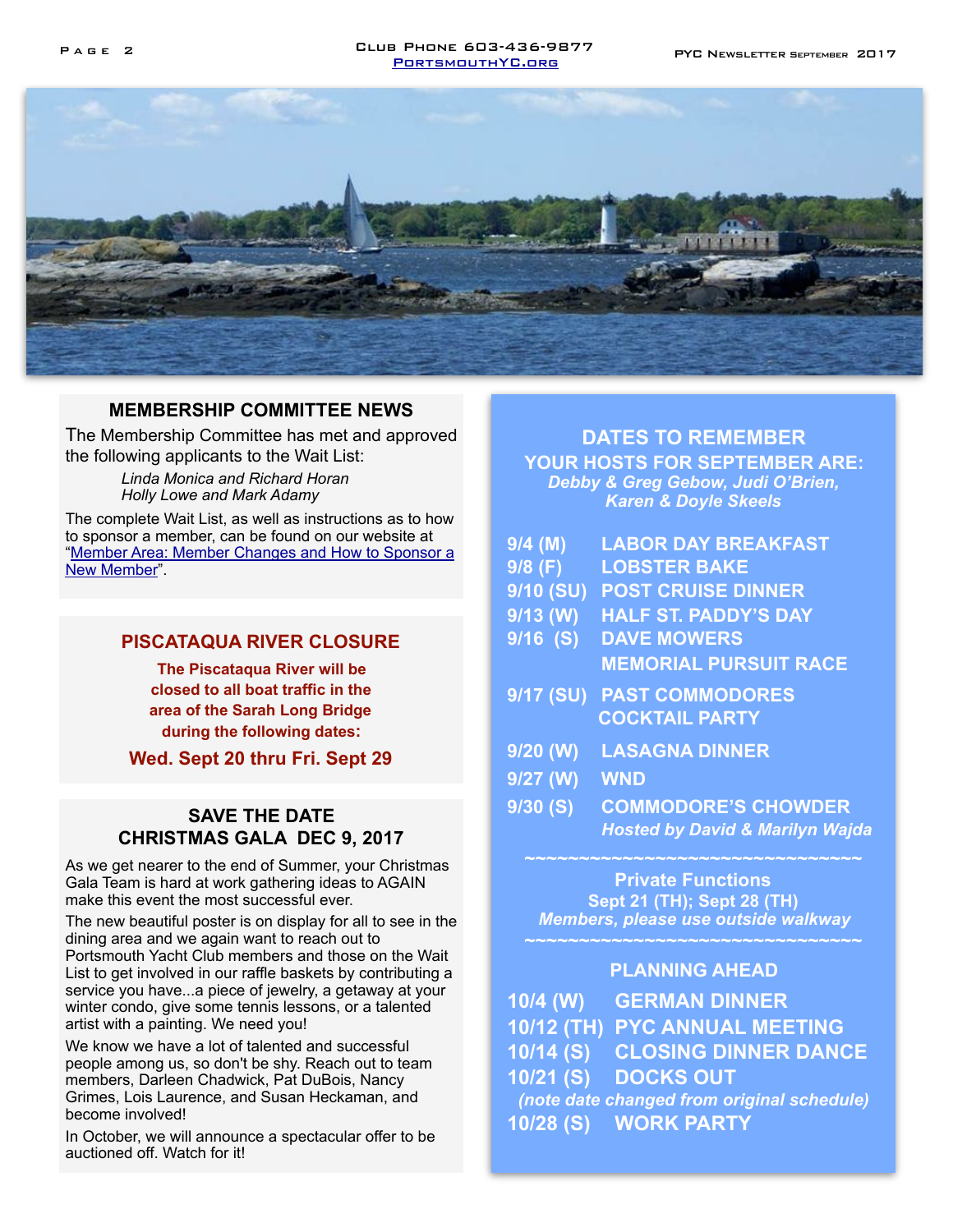

### From the Vice Commodore

The summer is speeding by…I wish winter would disappear this quickly! Many thanks to the hosts in July, Nancy Gulley and Maggie Fogel, who kept the month's activities running smoothly.

August started out with a fantastic Greek night put on by John and Nancy Pappas and John Samonas. This is always a night not to be missed and this year was no exception. Thanks to all of the people who made this a success. A pot luck dinner was held on August 9<sup>th</sup> and over forty people participated. The club had a wonderful turnout for Staff Appreciation Night on August 16. The food was great and it was nice to thank all of our staff for a fantastic season. The Sock Hop on August 26<sup>th</sup> has been cancelled due to a lack of sign ups. Thanks to those who signed up, but we need a



*PYC 2017 Staff*

minimum for food and to hire the musicians. Thank you for your understanding. An additional event has been added to the schedule for August 27th. It will be "Movie Night at the Club". *Blazing Saddles,* a Mel Brooks classic, will be shown. It will be a fun night so come on down and participate. The Wood Island presentation by Sam Reid will take place at the catered dinner on Wednesday on August 30. This should be a very interesting talk by Sam.

Moving into September, the Labor Day Breakfast will be on the 4<sup>th</sup> and the Lobster Bake is on September 8. The half St. Patrick's Day celebration will be on September 13 and the Steward's Lasagna dinner is on the 20<sup>th</sup>. A catered dinner will take place on September 27 and the Commodore's Chowder event will be on September 30<sup>th</sup>.

There are plenty of things to do at the club so please come out and enjoy the weather, the food and the people at all of the events.

I know that I mentioned this last month, but sometimes a little repetition is not a bad thing. Please take a moment to look over the House and Docks rules. We are still having a few minor issues with some of them and I know it is just a matter of not reading these over once in a while. Thanks in advance for your cooperation and compliance.

Please continue to have a safe and fun summer, and thanks for all of your support at the club.

Glenn Michael | [ViceCommodore@PortsmouthYC.org](mailto:ViceCommodore@PortsmouthYC.org?subject=)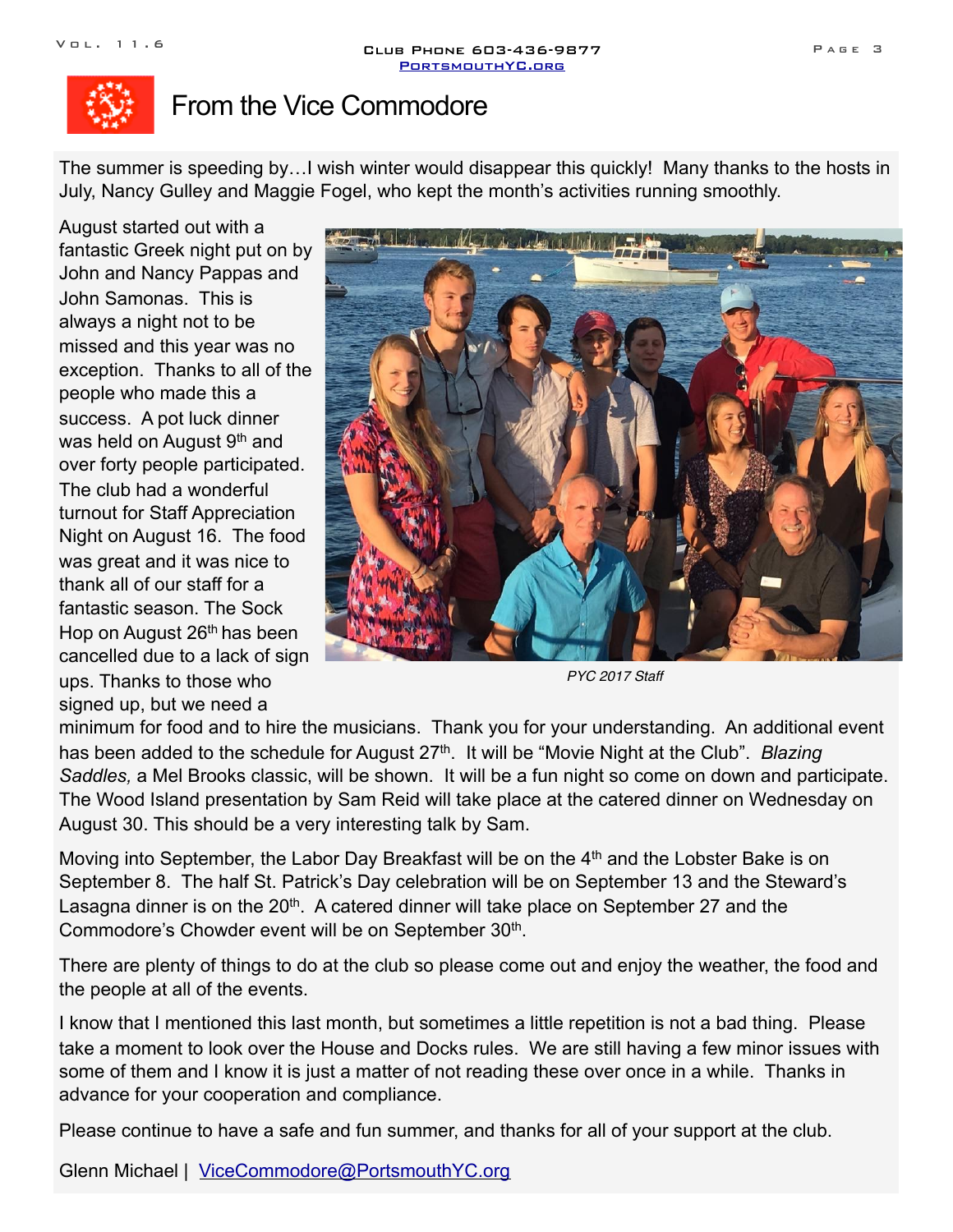

### From the Rear Commodore



*Enjoying the new porch enclosure during a storm*

It's hard to believe it is mid-August and the days are getting shorter! Summer sure flies when we are having fun!

The cruise has returned from a very successful trip down Maine with I am sure lots of stories and memories! I look forward to hearing about their journeys!

The maintenance projects are winding down, but there are some painting projects left to complete. If anyone is interested in helping, please contact me. Thank you all who have pitched in to help with the many projects we tackled this year! Thank you to Capt. Jim Rini for his help trimming back some of the bushes around the parking lot where the foliage was encroaching on several parking spaces.

Also, thank you to PC Art Dionne and Capt. Ron George for installing the tie rails on the new dinghy dock. Also, I would like to thank the Ladies Committee for the two new round patio tables. They look great. The Town of New Castle Recreation Dept. was pleased to receive the old picnic tables!

You might have noticed the NEW screen porch door is missing. High winds were ideal for sailing that day, but not for the door! A new one has been ordered and will now have a safety chain to prevent future problems. Also, a paddle handle opener will be installed to make opening the door easier.

Members turned out in force for Employee Appreciation Night giving thanks to an excellent 2017 staff! They have done a great job, and I am grateful for their hard work and dedication. It has been a pleasure working with everyone! Good luck to the kids this coming school year!

And lastly, "Docks Out" is scheduled for Saturday, October 21st. More information to follow.

As always, if you have comments or concerns, please feel free to contact me by email or hail me down at the club.

Mike Coffey | [RearCommodore@PortsmouthYC.org](mailto:RearCommodore@PortsmouthYC.org?subject=)